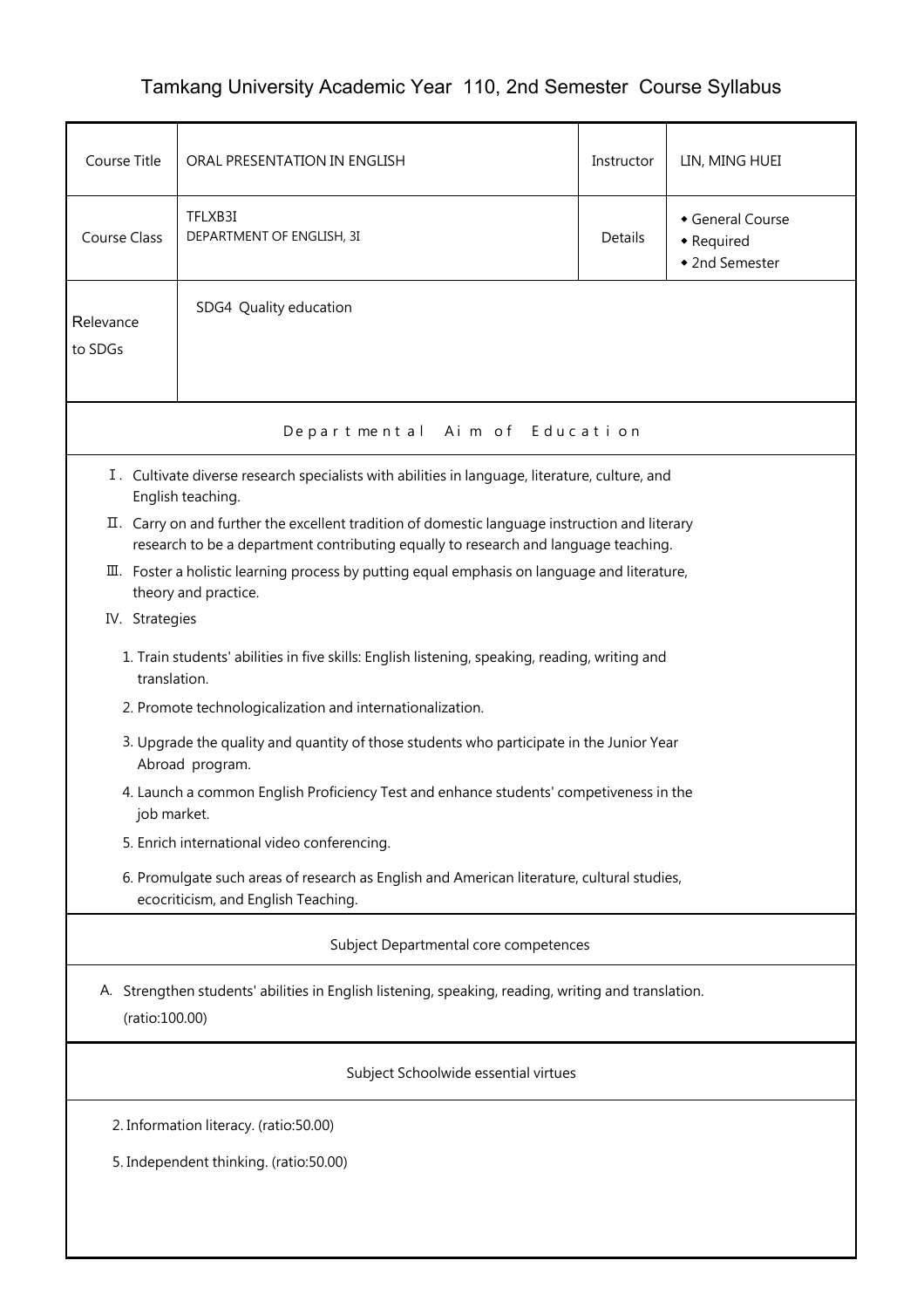|                                                                                                                                                                                                                                                                                                                                                                                                                                                                                                                                                                                                                                                                                                           | Course<br>Introduction                |               | speech in English.       | This course is given the aim to familiarize students with necessary skills for giving a                            |                                                                                                                   |  |  |  |
|-----------------------------------------------------------------------------------------------------------------------------------------------------------------------------------------------------------------------------------------------------------------------------------------------------------------------------------------------------------------------------------------------------------------------------------------------------------------------------------------------------------------------------------------------------------------------------------------------------------------------------------------------------------------------------------------------------------|---------------------------------------|---------------|--------------------------|--------------------------------------------------------------------------------------------------------------------|-------------------------------------------------------------------------------------------------------------------|--|--|--|
| The correspondences between the course's instructional objectives and the cognitive, affective,<br>and psychomotor objectives.<br>Differentiate the various objective methods among the cognitive, affective and psychomotor<br>domains of the course's instructional objectives.<br>I. Cognitive: Emphasis upon the study of various kinds of knowledge in the cognition of<br>the course's veracity, conception, procedures, outcomes, etc.<br>II. Affective: Emphasis upon the study of various kinds of knowledge in the course's appeal,<br>morals, attitude, conviction, values, etc.<br>III. Psychomotor: Emphasis upon the study of the course's physical activity and technical<br>manipulation. |                                       |               |                          |                                                                                                                    |                                                                                                                   |  |  |  |
| No.                                                                                                                                                                                                                                                                                                                                                                                                                                                                                                                                                                                                                                                                                                       | <b>Teaching Objectives</b>            |               |                          |                                                                                                                    | objective methods                                                                                                 |  |  |  |
| $\mathbf 1$                                                                                                                                                                                                                                                                                                                                                                                                                                                                                                                                                                                                                                                                                               | To improve students' speaking skills. |               |                          |                                                                                                                    | Cognitive                                                                                                         |  |  |  |
|                                                                                                                                                                                                                                                                                                                                                                                                                                                                                                                                                                                                                                                                                                           |                                       |               |                          | The correspondences of teaching objectives : core competences, essential virtues, teaching methods, and assessment |                                                                                                                   |  |  |  |
| No.                                                                                                                                                                                                                                                                                                                                                                                                                                                                                                                                                                                                                                                                                                       | Core Competences                      |               | <b>Essential Virtues</b> | <b>Teaching Methods</b>                                                                                            | Assessment                                                                                                        |  |  |  |
| $\mathbf{1}$                                                                                                                                                                                                                                                                                                                                                                                                                                                                                                                                                                                                                                                                                              | Α                                     |               | 25                       | Lecture, Discussion, Publication,<br>Practicum                                                                     | Testing, Study<br>Assignments,<br>Discussion(including<br>classroom and online),<br><b>Activity Participation</b> |  |  |  |
|                                                                                                                                                                                                                                                                                                                                                                                                                                                                                                                                                                                                                                                                                                           |                                       |               |                          | Course Schedule                                                                                                    |                                                                                                                   |  |  |  |
| Week                                                                                                                                                                                                                                                                                                                                                                                                                                                                                                                                                                                                                                                                                                      | <b>Course Contents</b><br>Date        |               |                          | Note                                                                                                               |                                                                                                                   |  |  |  |
| 1                                                                                                                                                                                                                                                                                                                                                                                                                                                                                                                                                                                                                                                                                                         | $111/02/21$ ~<br>111/02/25            | Introduction  |                          |                                                                                                                    |                                                                                                                   |  |  |  |
| 2                                                                                                                                                                                                                                                                                                                                                                                                                                                                                                                                                                                                                                                                                                         | $111/02/28$ ~<br>111/03/04            | Show and Tell |                          |                                                                                                                    |                                                                                                                   |  |  |  |
| 3                                                                                                                                                                                                                                                                                                                                                                                                                                                                                                                                                                                                                                                                                                         | $111/03/07$ ~<br>111/03/11            | Topic 1       |                          |                                                                                                                    |                                                                                                                   |  |  |  |
| 4                                                                                                                                                                                                                                                                                                                                                                                                                                                                                                                                                                                                                                                                                                         | $111/03/14$ ~<br>111/03/18            | Topic 2       |                          |                                                                                                                    |                                                                                                                   |  |  |  |
| 5                                                                                                                                                                                                                                                                                                                                                                                                                                                                                                                                                                                                                                                                                                         | $111/03/21$ ~<br>Topic 3<br>111/03/25 |               |                          |                                                                                                                    |                                                                                                                   |  |  |  |